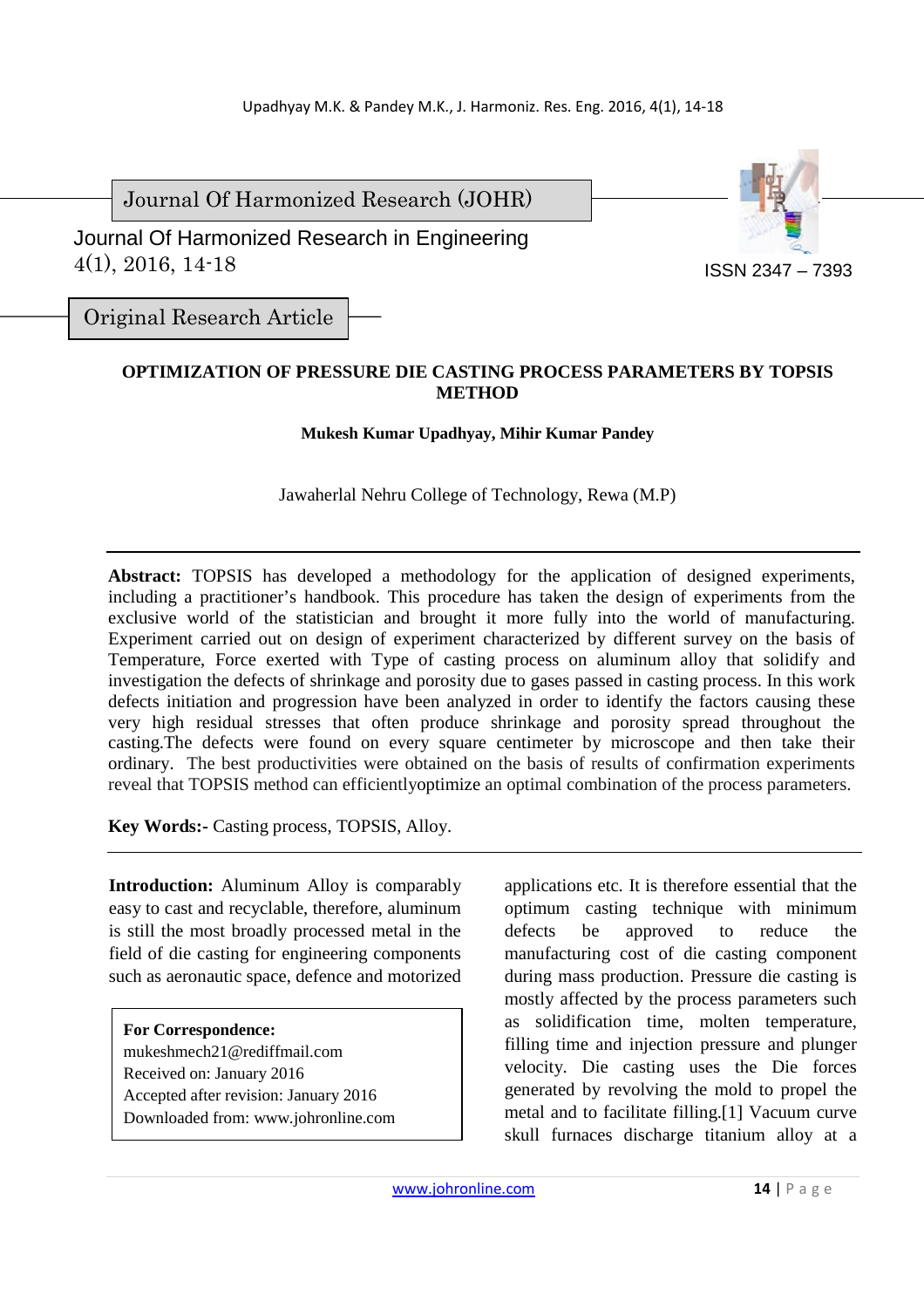temperature just above its melting point, and the Die casting is usually needed to ensure good filling. The Die technique is used mostly for the production of hollow components, but Die casting is used to create solid parts The Die casting process is generally preferred for manufacturing a superior-quality hollow or cylindrical casting, because the process is economical with regard to casting yield, cleaning room expenses, and mold cost. The Die force causes high pressures to develop in the metal, and it contributes to the suckling of the metal, with separation from non-metallic inclusions and evolved gases. In Die casting of hollow sections, non-metallic enclosures and evolved gases tend toward the inner surface of the hollow casting. By using the outstanding advantage created by the Die force of spinning molds, castings of high quality and integrity can be produced because of their great density and freedom from oxides, gases, and other nonmetallic inclusions.[3]

The Die force imparted to molten metal allows it to be picked up and held in contact with the rotating mould. The mould is allowed to rotate till the casting is completely solidified. Therefore the outer form of casting takes the shape of the inside of the mould and the bore of casting is truly rectangular and concentric with alignment of rotation. In case of Die casting, there is no need of runners and risers. The aging heat behaviour programs were systematically performed in the as-established alloy after longterm use. The acquired samples after various aging conditions were investigated and analyzed. A variety of occupied rolls according to the dimensions, design and factual properties could be chosen for different types of rolling positions. When studying thermo mechanical loads of rolls during one revolution, two types of stress and strain field might be considered in the contact.[2] Stresses in the area amongst working and back up roll could describe the Hertzian contact philosophy between two elastic circle bodies and in the area between working roll and rolled metal, which are extensive through the larger contact field. The Die casting method was developed after the turn of the 20th period to meet the need for higher standards. The process of Die casting differs from static casting in that the mold itself is spinning during the time, casting is solidifying. Die castings are usually poured while the mold is spinning; though, for certain applications, particularly in the case of a vertical casting, it is occasionally preferable that the mold be stationary when pouring begins. The machine then quickens the speed of the rotating mold either during the filling of the mold or after completion of pouring. Researches about the Die casting primarily focus on the as-cast defects. In the process of the Die casting, the molten metal flow has a great influence on the quality and the presentation of the roll. Since the Die casting is under the complicated force situation and under high temperature, force exerted and the cooling environment, it is difficult to know the defects develop in casting.[5]

## **Experimental Procedure**

The molten metal was casted directly into the Die mould. In this work several samples manufactured to find the defects in variable temperature, Force exerted and type of process were studied and analysed. There are numerous ways to reduce these defects like increasing the dislocation density, alloying and making composite in such a way that the newly reinforcing phase acts like a barrier against movement of these dislocations. The design of experiment and their responses are shown in table 1.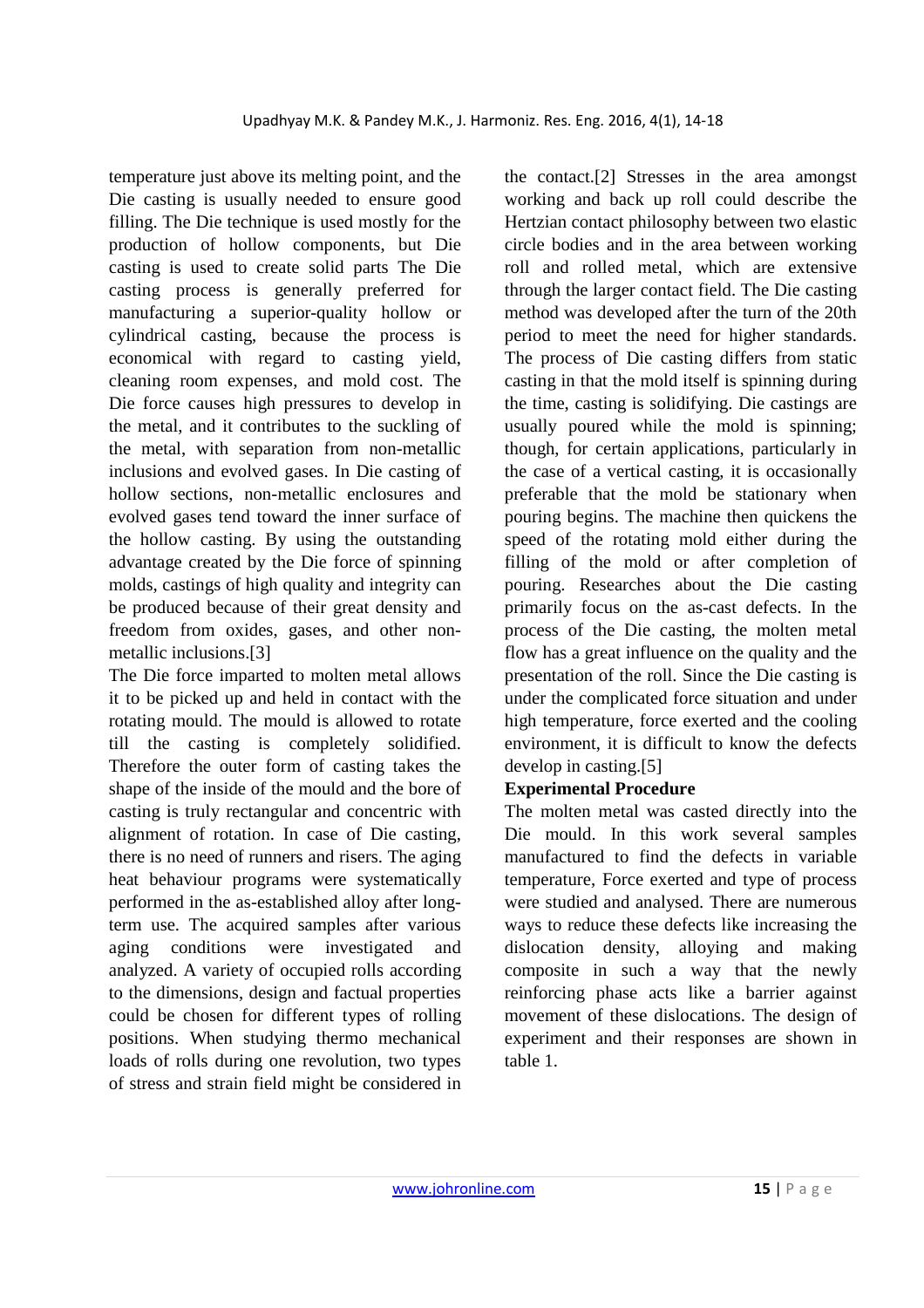| S No. | <b>Temperature in</b><br>$\rm ^{o}C$ | $\mathbf{\sigma}$<br><b>Force</b><br><b>Exerted</b><br>F(KN) | <b>Type of</b><br><b>Process</b><br>(Co) | <b>Ts</b> | P |
|-------|--------------------------------------|--------------------------------------------------------------|------------------------------------------|-----------|---|
|       | 400                                  | 55                                                           | Vertical                                 | 1.5       | 5 |
| 2     | 400                                  | 60                                                           | Horizontal                               | 1.5       | 3 |
| 3     | 400                                  | 65                                                           | Hot chamber                              | 1.6       | 4 |
| 4     | 500                                  | 55                                                           | Horizontal                               | 1.3       |   |
| 5     | 500                                  | 60                                                           | Hot chamber                              | 1.5       | 5 |
| 6     | 500                                  | 65                                                           | Vertical                                 | 1.6       | 4 |
| 7     | 600                                  | 55                                                           | Hot chamber                              | 1.7       | 4 |
| 8     | 600                                  | 60                                                           | Vertical                                 | 1.5       | 5 |
| 9     | 600                                  | 65                                                           | Horizontal                               | 1.4       | 3 |

**Table 1 Average Defect with their parameters** 

The present experiments Microstructure has been shown in Fig. 1 were obtain to apply the randomly to establish the effects of casting parameters on the mechanical properties of aluminum alloy during casting. The common principle of the variation of parameter is to develop an understanding of the individual and combined effects of a variety of design parameters from a minimum number of experiments. In horizontal Die casting machine, the Die force is generated by a rotating cylindrical mould to throw the metal against the

mould wall and form the tubular shape. The front end of the machine is fixed with a ring cover so that the molten metal is being prevented from splashing.

The pouring temperature there is increase in the time of solidification which results in columnar structure that is; there is a grain-coarsening effect, which reduces the ultimate tensile strength. The appropriate boundary conditions and initial conditions are imposed on the model, and the transient effect of the model has been obtained.



**Fig 1 Microstructure of casting materials**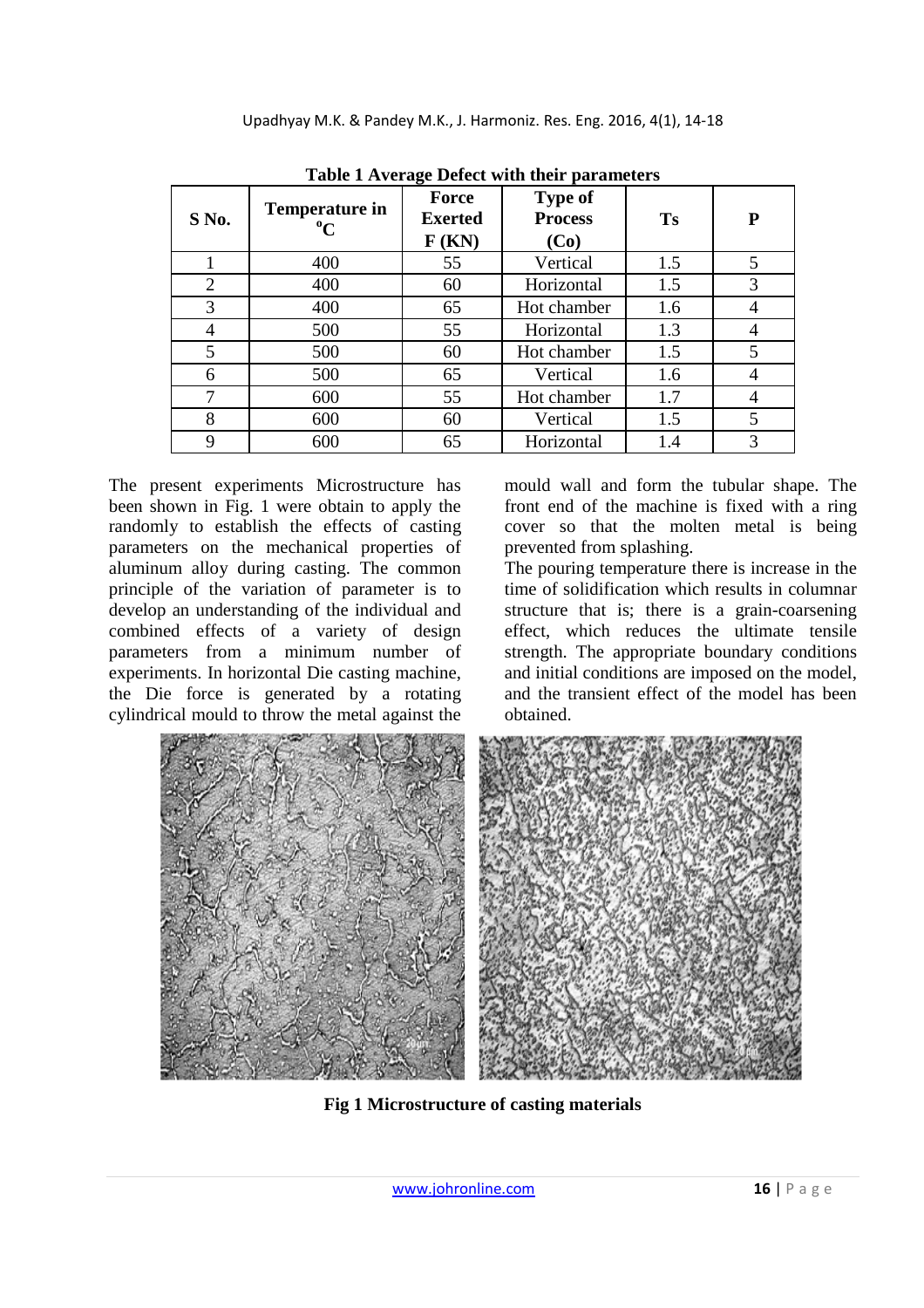Concrete is not the only material which suffers from adverse effects of shrinkage, but almost all brittle materials are affected similarly. As an example, flutes made of bamboo can undergo cracking when they are subjected to drying. Apparently, the flutes are not restrained and free to contract without any tensile stresses developed. So normally no cracking is expected due to shrinkage; however, if the outside and inside surfaces of the flute lose different amounts of moisture, then these surfaces would have uneven shrinkage strains.Defects in castings are the occurrence difficult in diagnosis. Cold cracks are one of the commonly occurring defects. The occurrence of these defects exposes foundries to the risk of incurring serious expenses, and this is the main reason why their elimination accurate in the casting process is extremely important.

**TOPSIS Methods:** TOPSIS (technique for order preference by similarity to an ideal solution) method is presented. TOPSIS is a multiple criteria method to identify solutions from a finite set of alternatives. The basic standard is that the chosen alternative should have the shortest distance from the positive ideal solution and the farthest distance from the negative ideal solution.[3] The procedure of TOPSIS can be expressed in a series of steps:

1. All Experimental Data are converted S/N ratio.

2. The experimental design matrix along with normalized response  $(R_{ii})$  is shown in Table  $X$ .  $R_{ii}$  is the normalized value and this normalized matrix can be calculated by the equation 2.  $x_{ij}$  $\dot{y}$  =

$$
R_{ij} = \frac{x_{ij}}{\sqrt{\sum_{i=1}^{30} x_{ij}^2}}
$$
 (2)

 $\sum_{i=1}^{30}$ attribute of the  $j^m$  experimental run. *ij x* • Where  $x_{ij}$  is the  $x_{ij}$  vertex-

All attributes of normalized matrix (Rij's) are multiplied by S. D. weights. Resultant matrix is called weighted performance matrix which is denoted by  $S_{ii}$  (for i<sup>th</sup> experimental run and j<sup>th</sup> response).

Where  $d(x,y)$  is the distance between two fuzzy numbers. This distance of twovalue of d+ and d− are shown in Table X. After calculating the distance between the positive and negative ideal solution, the final step is to determine closeness coefficient  $(CC<sub>i</sub>)$ , which is calculated by equation 3. This  $CC_i$  value indicates the closeness of each the experimental value to the ideal solution that is **shown** in the same table. *i d*

 $\sum_{i=1}^{n} d_i^+ + d_i^-$  (3)<br>**Result of Responses:** Results of casting defects  $\sum_{i=1}^{i}$  $CC_i = \frac{1}{d^2 + d^-}$  (3) are presented in terms of CCI (closeness coefficient value) which shows the variation of different parameter with different temperature, speed and cooling for the specimen. For the temperature 500 rpm and 65 KN Force in Horizontal direction of mould value is unityshows the optimum parameter for the overall best rank which shows in same Fig. 1.



**Fig. 1 Response Graph**